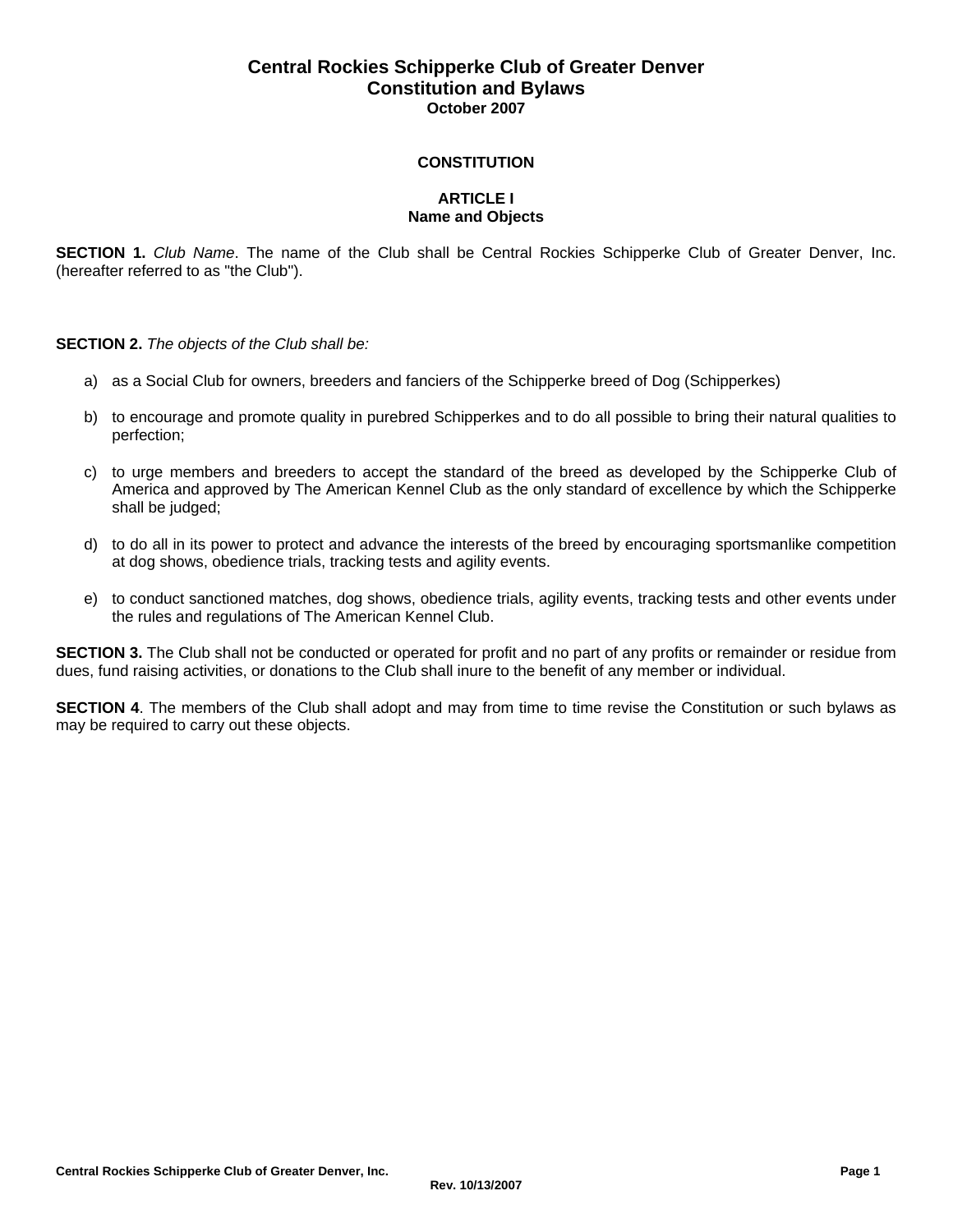# **Constitution and Bylaws October 2007**

### **BYLAWS**

#### **ARTICLE I Membership**

**SECTION 1.** *Eligibility*. Membership shall be open to all persons who are in good standing with the American Kennel Club and who subscribe to the objectives and code of ethics of the Central Rockies Schipperke Club of Greater Denver, Inc. (hereafter referred to as "the Club").

- (a) While membership is to be unrestricted as to residence, the Club's primary purpose is to be representative of the breeders and exhibitors in its immediate area.
- (b) Membership will not be limited to breed owners, but shall be open to anyone interested in the breed.

**SECTION 2.** *Types of membership.* There shall be two (2) types of membership open to all persons eighteen (18) years of age and older, and one (1) type of membership open to persons between ten (10) and eighteen (18) years of age.

- (a) *Regular membership.* A type of membership with full voting privileges open to persons eighteen (18) years of age or older who are eligible under Article I. Section 1. of these bylaws.
- (b) *Associate Membership.* A type of membership, selected by the applicant, not carrying voting privileges, but having all other privileges of membership. Associate Membership is recommended for those applicants unable to attend regular meetings. If at any time an Associate Member wishes to establish Regular Membership status, he may do so by following normal application procedures for Regular Membership status as set forth in Article I. Section 4. of these bylaws.
- (c) *Junior Membership.* A type of Associate membership not carrying voting privileges, but having all other privileges of membership, open to anyone between ten (10) and eighteen (18) years of age. A Junior Member, who turns 18 and wishes to establish Regular Membership status, may do so by following normal application procedures for Regular Membership status as set forth in Article I. Section 4. of these bylaws.

### **SECTION 3.** *Dues*.

**Annual dues are payable on or before the first (1st) day of January of each year. Club dues shall** not exceed the following: Regular - \$30.00 per year. Associate - \$20.00 per year Junior - \$15.00 per year

During the month of October, the Treasurer shall send to each member a statement of his dues for the ensuing year, including any other indebtedness to the Club.

In no case may a person be entitled to vote at any Club meeting if his dues are unpaid as of the date of that meeting.

**SECTION 4.** *Election to Membership*. Each applicant for membership shall apply on a form as approved by the Board of Directors and which shall provide that the applicant agrees to abide by the constitution and bylaws and code of ethics of the Central Rockies Schipperke Club of Greater Denver, Inc., and the rules of The American Kennel Club. The application shall state the name and address of the applicant, and it shall carry the endorsement of two (2) members in good standing. Accompanying the application, the prospective member shall submit dues payment for the current year.

- (a) *Regular membership*. Each applicant shall be sponsored by a member in good standing; sponsor will introduce applicant, who shall be present, when the application is read by the secretary for the first time. At the next regular meeting at which the applicant is present, the application will be read aloud and voted on. An affirmative vote of 2/3 of the members present and voting shall be required to elect. Voting shall be by secret ballot. This process must be completed within twelve (12) months of date of application.
- (b) *Associate Membership.* Each applicant for Associate Membership shall be elected by a 2/3 vote of the membership present and voting at the first regular meeting after receipt of the application.
- (d) *Junior Membership.* Each applicant for Junior Membership shall be elected by a 2/3 vote of the membership present and voting at the first regular meeting after receipt of the application.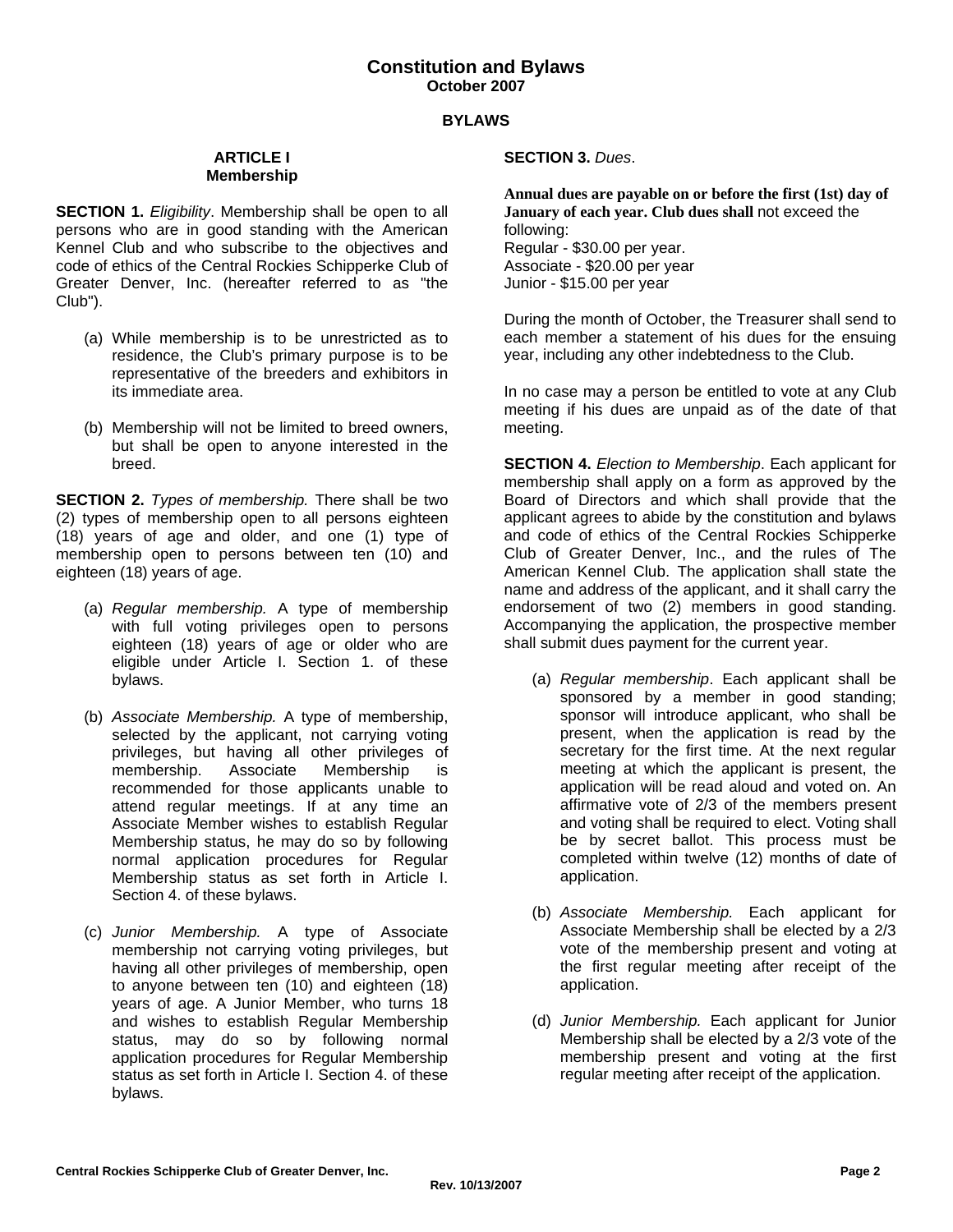(e) Applicants for membership who have been rejected by the Club may not reapply within one year after such rejection.

**SECTION 5.** *Termination of Membership*. Memberships may be terminated:

- (a) *by resignation*. Any member in good standing may resign from the Club upon written notice to the Secretary. Dues are a debt obligation to the club and must be paid prior to resignation. Obligations other than dues are also considered a debt to the club and must be paid in full prior to resignation.
- (b) *by lapsing*. A membership will be considered as lapsed and automatically terminated if such member's dues remain unpaid after January 1st; however, the Board may grant an additional thirty (30) days of grace to such delinquent members in meritorious cases. In no case may a person be entitled to vote at any Club meeting whose dues are unpaid as of the date of that meeting.
- (c) *by expulsion*. A membership may be terminated by expulsion as provided in Article VI of these bylaws.
- (d) Any person who has terminated his membership by resignation or expulsion will not have his dues refunded.

## **ARTICLE II Meetings and Voting**

**SECTION 1.** *Club Meetings*. Meetings shall be held each month within the greater Denver, Colorado area. Meetings of the Club shall be held at such hour and place as may be designated by the Board of Directors. Written notice of each meeting shall be sent to all members at least 10 days prior to the meeting date to all members. The quorum for such meetings shall be twenty (20) percent of the regular members in good standing.

**SECTION 2.** *Special Club Meetings*. Special Club meetings may be called by the President, or by a majority vote of the members of the Board who are present and voting at any regular or special meeting of the Board; or shall be called by the Secretary upon receipt of a petition signed by five (5) members of the Club who are in good standing. Such special meetings shall be held within the greater Denver, Colorado area at such place, date, and hour as may be designated by the person or persons authorized herein to call such meetings. Written notice of such a meeting shall be provided by the Secretary at least five (5) days and not

more than fifteen (15) days prior to the date of the meeting, and said notice shall state the date, hour, place and purpose of the meeting, and no other Club business may be transacted thereat. The quorum for such a meeting shall be twenty (20) percent of the regular members in good standing.

**SECTION 3.** *Board Meetings*. Meetings of the Board of Directors shall be held each month within the greater Denver, Colorado area at such hour and place as may be designated by the Board. Written notice of each such meeting shall be provided to each Board member at least five days prior to the date of the meeting. The quorum for such a meeting shall be a majority of the Board. Any member of the Club may attend any Board meeting, but only Board members have voting privileges.

**SECTION 4.** *Special Board Meetings*. Special meetings of the Board may be called by the President; or shall be called by the Secretary upon receipt of a written request signed by at least three (3) members of the Board. Such special meetings shall be held within the greater Denver, Colorado area at such place, date, and hour as may be designated by the person authorized herein to call such meeting. Notice of such meeting shall be provided to each Board Member at least five (5) days and not more than ten (10) days prior to the date of the meeting. Any such notice shall state the purpose of the meeting and no other business shall be transacted thereat. The quorum for such a meeting shall be a majority of the Board.

**SECTION 5.** *Voting*. Each regular member in good standing whose dues are paid for the current year shall be entitled to one vote at any regular membership meeting of the Club at which he is present. Proxy voting will not be permitted at any Club meeting or election.

### **ARTICLE III Directors and Officers**

**SECTION 1.** *Board of Directors*. The Board shall be comprised of the officers, and two other persons, all of whom shall be members in good standing and all of whom shall be elected for one-year terms at the club's annual meeting as provided in Article IV and shall serve until their successors are elected. To provide continuity on the board the immediate past president may, remain on the board for a period of one year following their term with voting privileges. In the event that there is no past president the board shall be comprised of the officers and two other persons. General management of the Club's affairs shall be entrusted to the Board of Directors. All committees are subject to the authority of the Board. All members of the Board, with the exception of the Immediate Past President, shall be elected for one-year terms at the Club's Annual Meeting and shall

**Central Rockies Schipperke Club of Greater Denver, Inc. Page 3**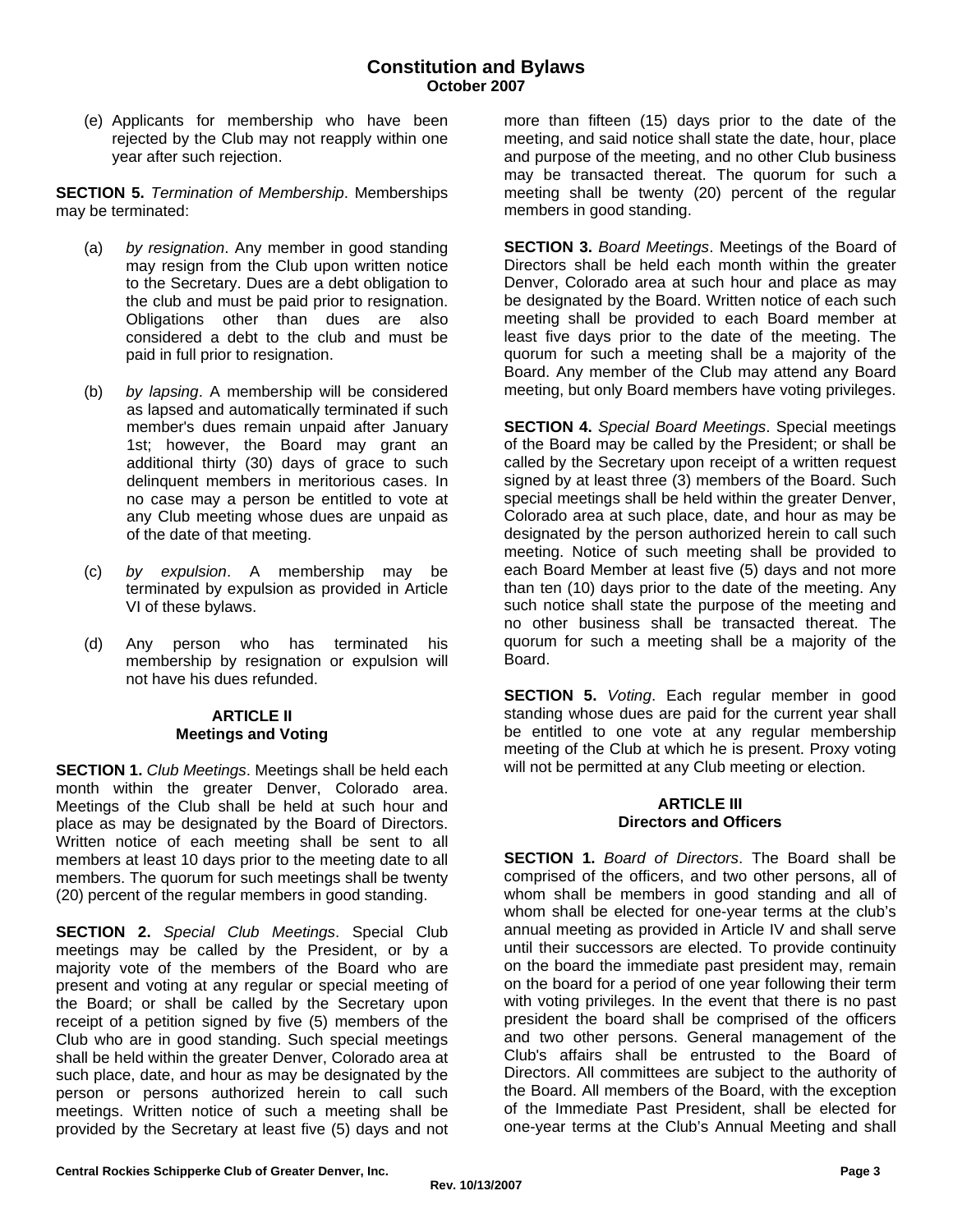take office immediately following the election. Directors shall serve without compensation except that they shall be allowed reasonable advancement or reimbursement of expenses incurred in the performance of their duties.

**SECTION 2.** *Officers*. The Club's officers, consisting of the President, Vice President, Secretary and Treasurer, shall serve in their respective capacities both with regard to the Club and its meetings and the Board and its meetings.

- (a) The President shall preside at all meetings of the Club and of the Board. He shall act as executive head of the Club and shall have the duties and powers normally appurtenant to the office of President in addition to those particularly specified in the constitution and these bylaws. The President shall appoint all committee Chairpersons, subject to ratification by the Board, and shall be ex-officio member of all committees except the Nominating Committee.
- (b) The Vice President shall assist the President when necessary, have the duties and exercise the powers of the President in case of the President's death, absence, resignation, suspension, or incapacity, for the remainder of the current term.
- (c) The Secretary shall keep a record and minutes of all meetings of the Club and of the Board and of all matters of which a record shall be ordered by the Club; certify and keep the original, or a copy, of these Constitution and Bylaws as amended or otherwise altered to date; be custodian of the records and shall have charge of the correspondence, notify members of meetings, notify new members of their election to membership, notify officers and directors of their election to office, keep a roll of the members of the Club with their addresses, and carry out such other duties as are prescribed in these Constitution and Bylaws.
- (d) The Treasurer shall collect and receive all moneys due or belonging to the Club. Moneys shall be deposited in a bank designated by the board, in the name of the club. The books shall at all times be open to inspection by the board. A report shall be given at every meeting on the condition of the Club's finances and every item of receipt or payment not before reported. At the annual meeting an accounting shall be rendered of all moneys received and expended during the previous

fiscal year. The Treasurer shall also be responsible for preparing or have prepared and filing all necessary income tax reports, both state and federal. The Treasurer shall be bonded in such amount as the board of directors shall determine.

(e) The offices of Secretary and Treasurer may be held by the same person, in which case the Board shall be comprised of 6 persons.

**SECTION 3.** *Attendance.* Any Officer or Director who is unable to attend any meeting shall notify the President or Secretary and make arrangements for his reports to be presented at the meeting.

**SECTION 4.** *Removal of Elected Officers.* Elected Officers and Directors may be removed from office by means of a written resignation, or death. Vacancies of the Board shall be filled in accordance with Section 5 of this Article.

**SECTION 5.** *Vacancies*. Any vacancies occurring on the Board or among the offices during the year shall be filled until the next annual election by a member elected by a majority vote of the members of the Board at its first regular meeting following the creation of such vacancy, or at a Special Board Meeting called for that purpose; except that a vacancy in the office of President shall be filled automatically by the Vice President and the resulting vacancy in the office of Vice President shall be filled by the Board.

#### **ARTICLE IV The Club Year, Annual Meeting, Elections**

**SECTION 1.** *Fiscal Year*. The Club's fiscal year shall begin on the 1st day of January and end on the last day of December.

**SECTION 2.** *Club Year.* The Club's official year shall begin immediately at the conclusion of the election at the Annual Meeting and shall continue through the election at the next Annual Meeting.

**SECTION 3.** *Annual Meeting*. The annual meeting shall be held in the month of November, at which Officers and Directors for the ensuing year shall be elected by secret ballot from among those nominated in accordance with Section 4 of this Article. They shall take office immediately upon the conclusion of the election and each retiring Officer shall turn over to the successor in office all properties and records relating to that office within 30 days after the election.

**SECTION 4.** *Elections*. The nominated candidate receiving the greatest number of votes for each office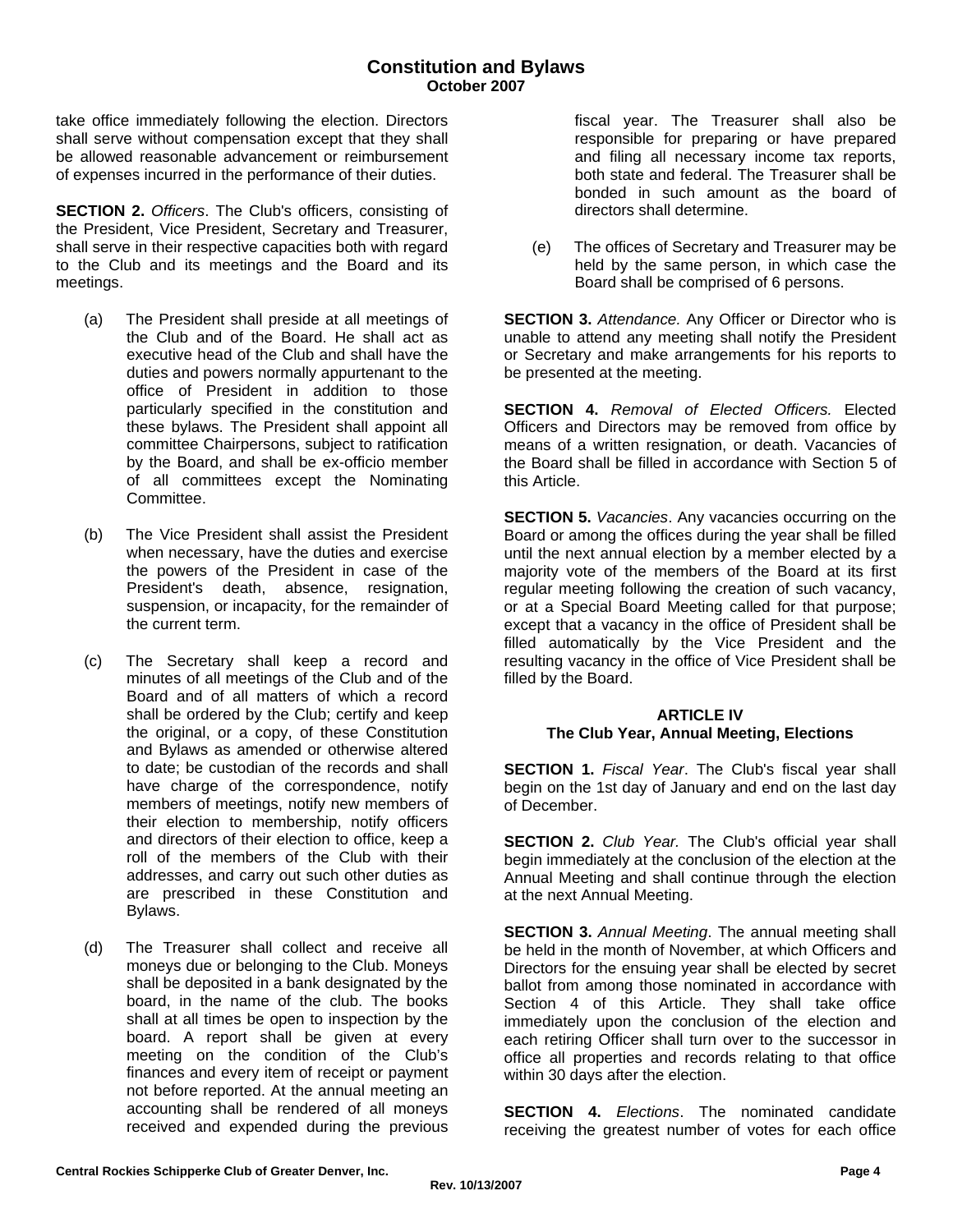shall be declared elected. The nominated candidates for other positions on the Board who receive the greatest number of votes for such positions shall be declared elected.

**SECTION 5.** Eligibility for Office. Only eligible voting members shall be entitled to hold office. All candidates must have been members in good standing for not less than six (6) months prior to the Nominating Committee's first meeting.

**SECTION 6.** *Nominations*. No person may be a candidate in a Club election who has not been nominated. During the month of June, the Board shall select a Nominating Committee consisting of three members and two alternates, not more than one of whom may be a member of the Board. The Secretary shall immediately notify the committee persons of their selection. The Board shall name a Chairperson for the Committee and it shall be such person's duty to call a committee meeting, which shall be held on or before August 1

- (a) The Committee shall nominate one candidate for each office and position on the Board, and after securing the consent of each person so nominated, the Committee shall immediately give report of their nominations to the Secretary.
- (b) The Nominating Committee shall present a slate of candidates no later than September 1. Such slate shall be sent to all members by the Secretary or published in the newsletter and mailed to all members at least two weeks prior to the October meeting.
- (c) Additional nominations may be made at the October meeting by any regular member in good standing, provided that the proposer shall present to the Secretary a written statement from the proposed candidate signifying willingness to be a candidate for the office. No person may be a candidate for more than one position.
- (d) The final slate shall be mailed at least ten (10) days prior to the Annual Meeting date to all members or published in the newsletter.
- (e) Nominations cannot be made at the annual meeting or in any manner other than as provided in this Section.

## **ARTlCLE V Committees**

**SECTION 1.** The Board may each year appoint standing committees to advance the work of the Club. Such committees shall always be subject to the final authority of the Board. Special committees may also be appointed by the Board for particular projects. All committee members shall communicate with and report all committee activities to the Committee Chair.

**SECTION 2.** Any committee appointment may be terminated by a majority vote of the full membership of the Board upon written notice to the appointee; and the Board may appoint successors to those persons whose services have been terminated.

# **ARTICLE VI Discipline**

**SECTION 1.** *American Kennel Club Suspension*. Any member who is suspended from all the privileges of The American Kennel Club automatically shall be suspended from the privileges of this Club for a like period.

**SECTION 2.** *Charges*. Any member may prefer charges against a member for alleged misconduct prejudicial to the best interests of the Club or the breed. Written charges with specifications must be filed in duplicate with the Secretary together with a deposit of \$50 in cash, which shall be forfeited if such charges are not sustained by the Board following a hearing. The Secretary shall promptly send a copy of the charges to each member of the Board or present them at a Board meeting, and the Board shall first consider whether the actions alleged in the charges, if proven, might constitute conduct prejudicial to the best interests of the Club. If the Board considers that the charges do not allege conduct which would be prejudicial to the best interests of the Club, it may refuse to entertain jurisdiction. If the Board entertains jurisdiction of the charges, it shall fix a date for a hearing by the Board not less than three weeks nor more than six weeks thereafter. The Secretary shall promptly send one copy of the charges to the accused member by registered mail return receipt requested together with a notice of the hearing and an assurance that the defendant may personally appear in his own defense and bring witnesses if he wishes.

**SECTION 3.** *Board Hearing*. The Board shall have complete authority to decide whether counsel may attend the hearing, but both complainant and defendant shall be treated uniformly in that regard. Should the charges be sustained after hearing all the evidence and testimony presented by complainant and defendant, the Board may by a majority vote of those present reprimand or suspend the defendant from all privileges of the Club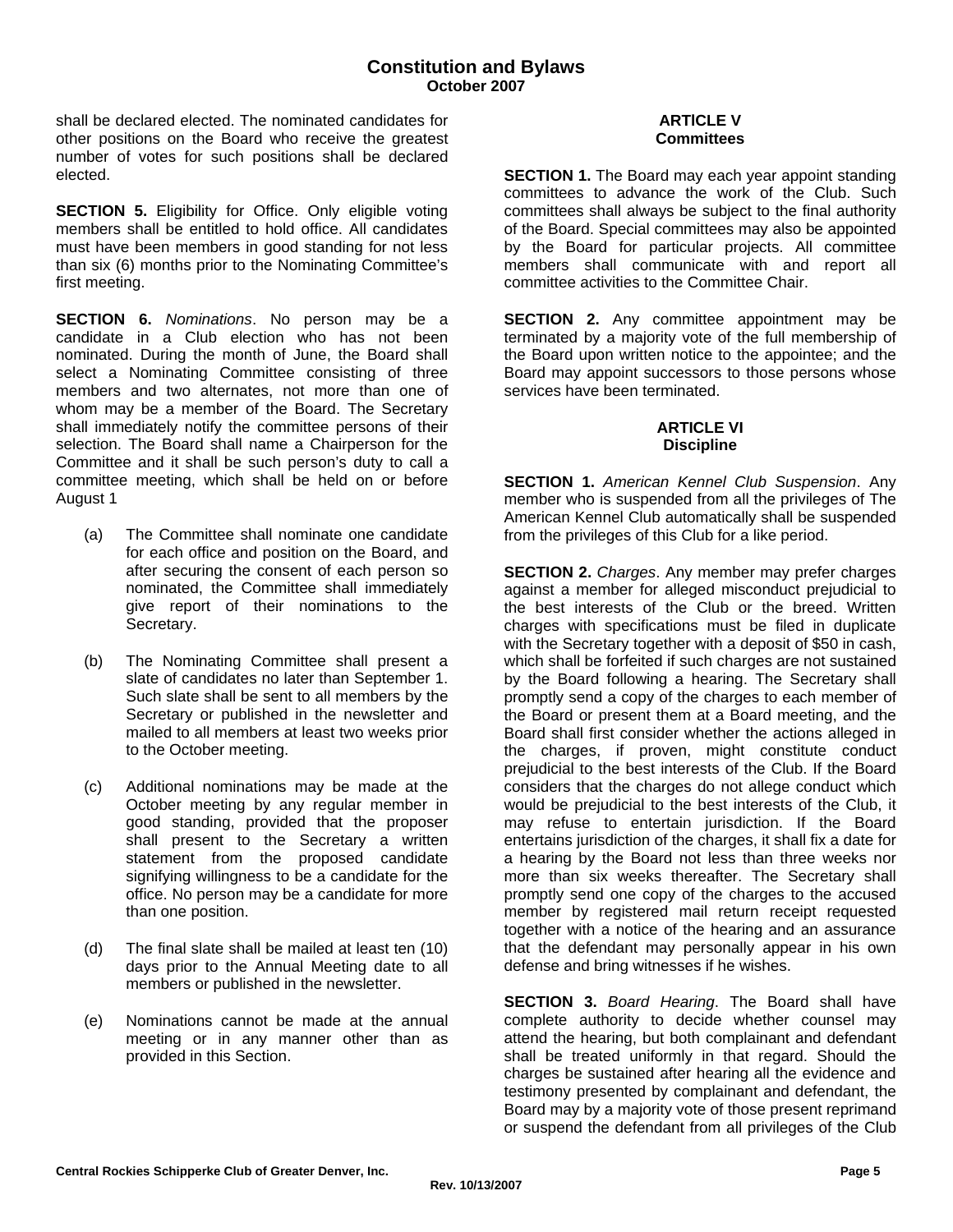# **Constitution and Bylaws October 2007**

for not more than six months from the date of the hearing. And, if it deems that punishment insufficient, it may also recommend to the membership that the penalty be expulsion. In such case, the suspension shall not restrict the defendant's right to appear before his fellow members at the ensuing Club meeting which considers the Board's recommendation. Immediately after the Board has reached a decision, its finding shall be put in written form and filed with the Secretary. The Secretary, in turn, shall notify each of the parties of the Board's decision and penalty, if any.

**SECTION 4.** *Expulsion*. Expulsion of a member from the Club may be accomplished only at a meeting of the Club following a Board hearing and upon the Board's recommendation as provided in Section 3 of this Article. Such proceeding may occur at a regular or special meeting of the Club, to be held within 60 days but not earlier than 30 days after the date of the Board's recommendation of expulsion. The defendant shall have the privilege of appearing in his own behalf, though no evidence shall be taken at this meeting. The President shall read the charges and the Board's finding and recommendation, and shall invite the defendant, if present, to speak in his own behalf if he wishes. The members shall then vote by secret ballot on the proposed expulsion. A 2/3 vote of those present and voting at the meeting shall be necessary for expulsion. If expulsion is not so voted, the Board's suspension shall stand.

### **ARTICLE VII Amendments**

**SECTION 1.** Amendments to the constitution and bylaws may be proposed by the Board of Directors or by written petition addressed to the Secretary signed by 20 percent of the membership in good standing. Amendments proposed by such petition shall be promptly considered by the Board of Directors and must be submitted to the members with recommendations of the Board by the Secretary for a vote within three months of the date when the petition was received by the Secretary.

**SECTION 2.** The constitution and bylaws may be amended by a 2/3 secret vote of the members present and voting at any regular or special meeting called for the purpose, provided the proposed amendments have been included in the notice of the meeting and mailed to each member at least two weeks prior to the date of the meeting.

### **ARTICLE VIII Dissolution**

**SECTION 1.** The Club may be dissolved at any time by the written consent of not less than 2/3 of the members

after a 60 day written notice by certified mail to all members in good standing. In the event of the dissolution of the Club other than for purposes of reorganization whether voluntary or involuntary or by operation of law, none of the property of the Club nor any proceeds thereof nor any assets of the Club shall be distributed to any members of the Club but after payment of the debts of the Club its property and assets shall be given to a charitable organizations for the benefit of dogs selected by the Board of Directors.

#### **ARTICLE IX Order of Business**

**SECTION 1.** At meetings of the Club, the order of business, so far as the character and nature of the meeting may permit, shall be as follows:

Roll Call Minutes of last meeting Report of President Report of Secretary Report of Treasurer Reports of committees Election of officers and Board (at annual meeting) Election of new members Unfinished business New business Adjournment

**SECTION 2.** At meetings of the Board, the order of business, unless otherwise directed by majority vote of those present, shall be as follows:

Reading of minutes of last meeting Report of Secretary Report of Treasurer Reports of committees Unfinished business New business **Adjournment** 

### **ARTICLE X Parliamentary Authority**

**SECTION 1.** The rules contained in the current edition of "Robert's Rules of Order, Newly Revised," shall govern the Club in all cases to which they are applicable and in which they are not inconsistent with these constitution and bylaws and any other special rules of order the Club may adopt.